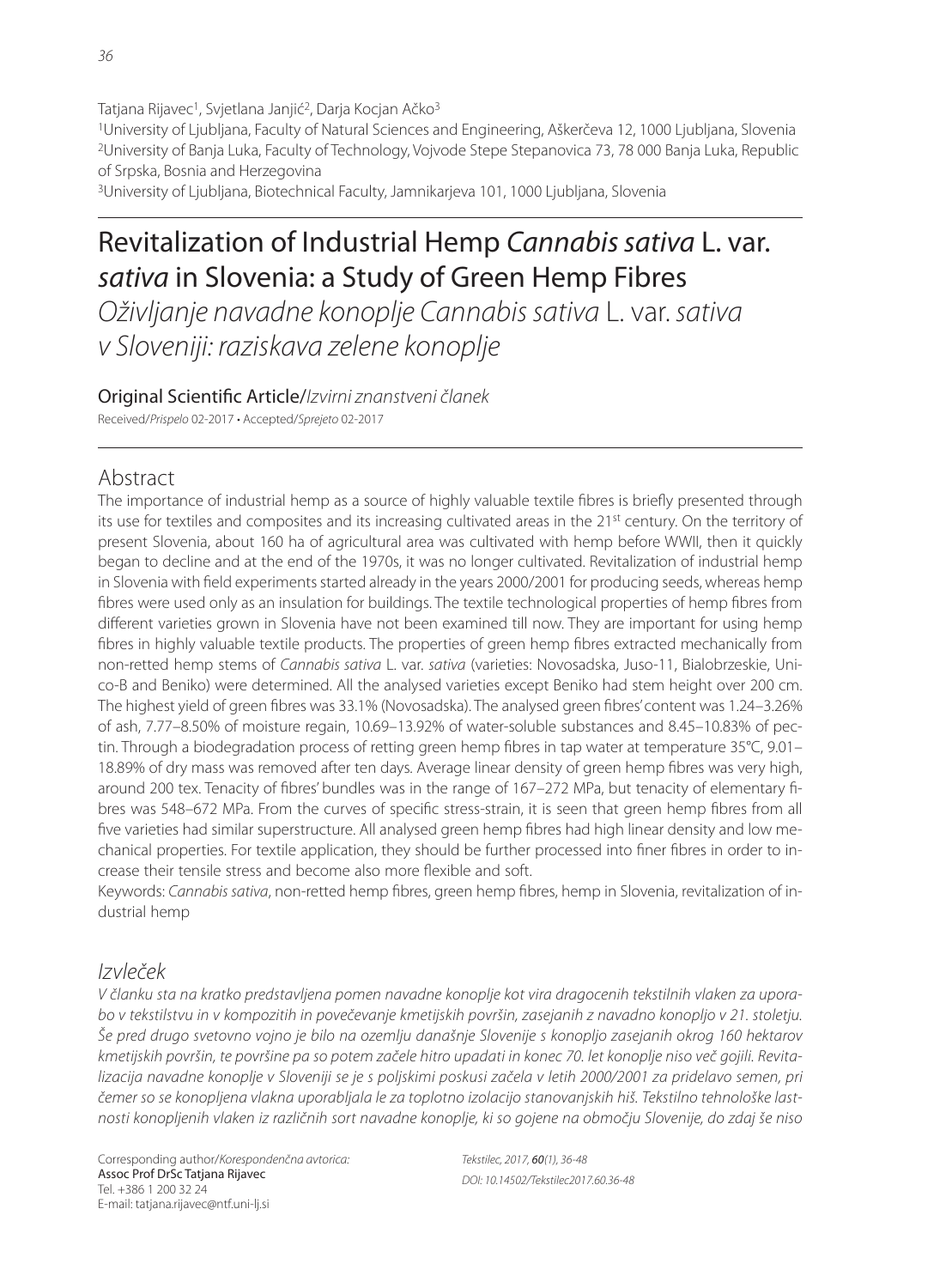bile proučevane. Pomembne so za izdelavo visokovrednih tekstilij. Lastnosti zelene konoplje, to je vlaken, pridobljenih z mehansko obdelavo negodenih stebel navadne konoplje Cannabis sativa L. var. sativa, so bile ugotovljene za sorte Novosadska, Juso-11, Bialobrzeskie, Unico-B in Beniko. Vse analizirane sorte, razen Beniko, so imele stebla visoka več kot 200 cm. Največji izkoristek zelenih vlaken je bil 33,1-odstoten (Novosadska). Analizirana zelena konoplja je vsebovala 1,24–3,26 % pepela, 7,77–8,50 % standardne vlage, 10,69–13,92 % v vodi topnih snovi in 8,45–10,83 % pektina. Po desetdnevni biorazgradnji vlaken zelene konoplje v vodovodni vodi pri temperaturi 35 °C se je odstranilo 9,01–18,89 % suhe snovi. Povprečna dolžinska masa zelene konoplje je bila zelo visoka, okrog 200 tex. Trdnost snopov konopljenih vlaken je bila v območju 167–272 MPa, trdnost elementarnih vlaken pa 548–672 MPa. Iz krivulj specifi čna napetost–raztezek je razvidno, da so imela vlakna zelene konoplje ne glede na sorto podobno nadmolekulsko strukturo. Ker imajo vlakna zelene konoplje iz vseh analiziranih sort visoko dolžinsko maso in slabe mehanske lastnosti, bi jih za uporabo v tekstilne namene morali z nadaljnjo obdelavo čim bolj razgraditi v finejša vlakna, s čimer bi se jim zvišala natezna trdnost, postala pa bi tudi bolj upogibljiva in mehka.

Ključne besede: Cannabis sativa, negodena konopljena vlakna, zelena konoplja, konoplja v Sloveniji, revitalizacija navadne konoplje

# 1 Introduction

Hemp (*Cannabis sativa* L. var. *sativa*) is an increasingly attractive industrial plant for food, textile and constructional industries because of its valuable seeds, fibres and shives. After removal of seeds, hemp stems (also called straw) remain as a cheap by-product, which can be technologically converted into highly valuable products. Dried hemp straw consists of about 28% of extremely long, strong bast fibres (textile fibres) and about 55% of short, woody fibres (called also hurds or shives) [1].

Bast fibres present a sclerenchyma supporting tissue of stems. A hemp stem cross-section with primary (main) and secondary fibres' layers is presented in Fig. 1a. Primary and secondary fibres' layers (Fig. 1b) consist of dead elongated plant cells (elementary fibres) bonded together into bundles (technical fibres) (Fig. 1c) with intermediate cells containing pectin and a small amount of lignin, usually called middle lamella [2]. Fibres' bundles, running from the root to the top of a stem, are around 1500–2000 mm long and have 10-40 elementary fibres in cross section [3].

Dry non-retted hemp stems (green hemp) can be mechanically separated into bark and shives. Since bast fibres in bark contain a preserved whole middle lamella, they are very rough and stiff and should be softened for further uses. On the contrary, fibres from retted hemp stems (dew, water, tank, enzyme retting) are softer and more flexible, because pectin in middle lamella degrades through retting [6].

### 1.1 Use of hemp bast fibres in textiles

Hemp is a plant of genus *Cannabis*, which originates from India and Central Asia [7]. In ancient times,



*Figure 1: Cross-section of hemp stem and fibres: a) cross-section of a hemp stem with a bark tissue (A), a woody part (B) and a pith (C) [4]; b) fragment of cross-section of hemp stem with a primary (main) fibre layer (F), a discontinued secondary fibre layer (f) and a woody tissue (B) [5]; c) cross-section of hemp fibres' bundle (a) and a longitudinal view of elementary fibres (b) [5].*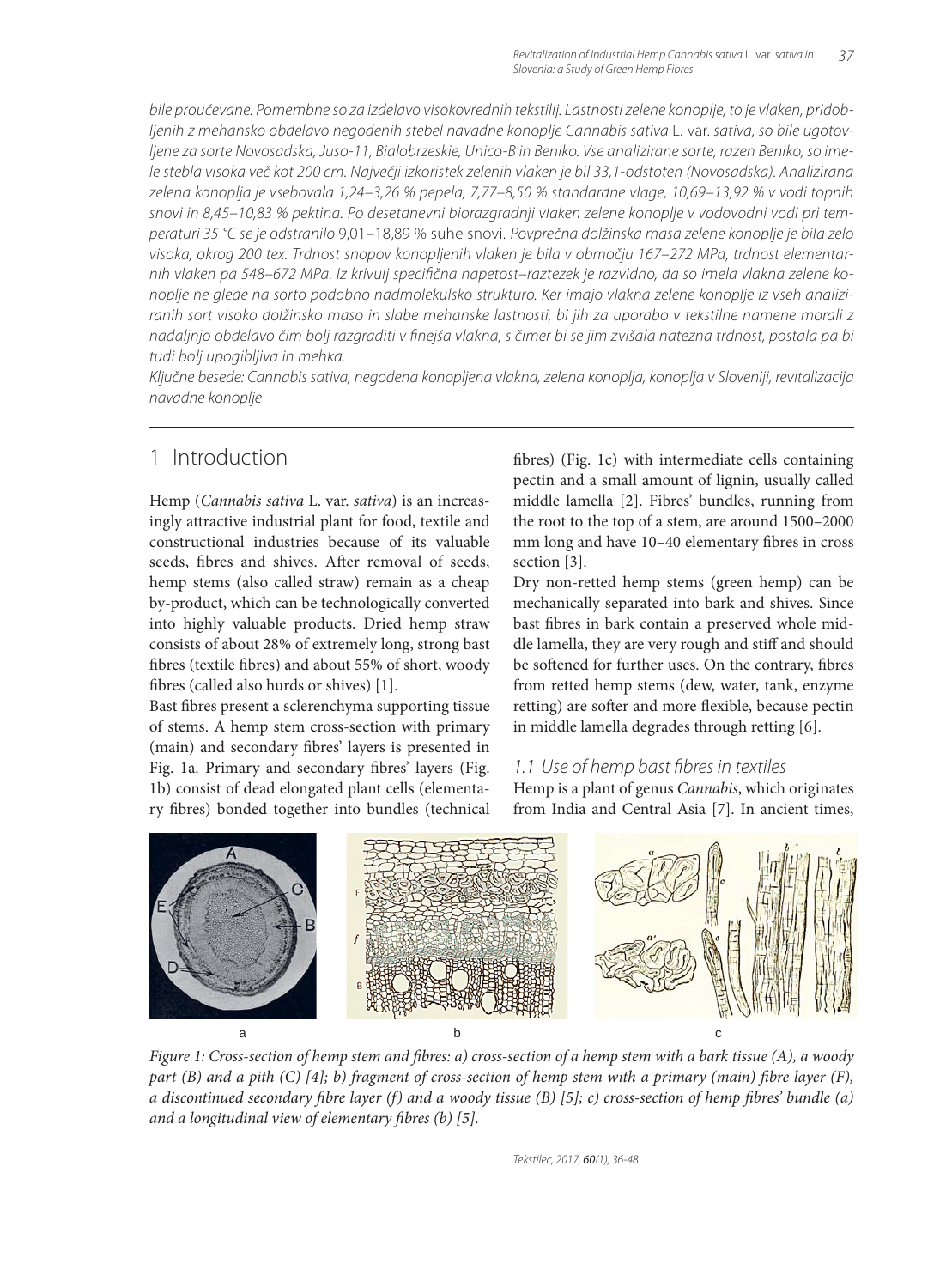hemp was regarded more as a source of drug than as a textile fibre plant. In a Neolithic site Yuan-Shanu (today Taiwan), the remains of hemp ribbons dated from 10,000 BC were found [8]. In 2,800 BC, the Chinese emperor Sei Nung ordered the cultivation of cannabis for the purpose of producing fabrics  $[5, 9]$ . In 500 BC, the Scythians used hemp fibres for cordages [5]. The Scythians also brought hemp to Europe  $[7]$ . In the 15<sup>th</sup> century, hemp was transferred from Europe to America [10], where later, in the 19th century, one of the most popular trousers was made from hemp fabric (sail cloth). Those trousers were patented by Jacob Davis and Levi Strauss in 1873 [11]. Despite economic success, a prohibition of industrial hemp cultivation was enforced in the USA in 1937. It coincided with the emergence of the first synthetic fibre, nylon 6.6. The prohibition of cultivating industrial hemp was later enforced in other parts of the world.

Hemp bast fibres can be exploited for textiles, papers, composites and biomass materials. Different fine woven and knitted fabrics for apparel, denim, decoration fabrics for interior, cordages (strings, twines, cords, ropes), nets, canvas, carpets, insulation etc. can be produced from hemp bast fibres [3]. New uses of hemp fibres include geotextiles [12], composites (NFC, natural fibres composites) [13, 14] and biocomposites [15, 16] with biodegradable matrices, like polylactide resins [17], wheat gluten plastics [18] and biobased linear low density polyethylene [19, 10].

### 1.2 Industrial hemp in the  $21^{st}$  century

Only industrial hemp *(Cannabis sativa* L. var. *sativa),* which contains very low percentage of psychoactive drug delta-9-tetrahydrocannabinol (delta9-THC) and is not suitable for medicinal or recreational uses, is today allowed for cultivation [20, 21]. In the European Union, the cultivation of industrial hemp varieties with up to 0.2% THC content in dry mass is allowed [22], in Canada, the limit is up to 0.3% [23], but in Switzerland, it is even up to 1% of THC [24]. The cultivation of industrial hemp is today still illegal in most parts of the USA [23]. Only about thirty countries in the world legally cultivate industrial hemp  $[1, 25]$ . The world's largest producers of industrial hemp are China, Canada and France.

The global harvested area for industrial hemp was about 85.000 hectares in the year 2011, approximately 60,000 hectares (70.6%) for fibres and 25,000 hectares for seeds  $[26]$ . The production of hemp fibres

in the year 2011 was around 77,000 tons [25]. In the European Union, 25,224 hectares of cultivated areas were sown with industrial hemp in the year 2015, with almost half of the planted areas located in France (Fig. 2) [27].



*Figure 2: Cultivated areas with industrial hemp in the European Union in 2015 [27]*

### 1.3 Industrial hemp in Slovenia

The beginnings of cultivation of industrial hemp on the territory of present Slovenia go back at least 400 years [28] when hemp fibres were processed mainly into cordages and woven fabrics. In the year 1939, industrial hemp was planted on over 160 hectares of land, after the WWII, the cultivation was gradually abandoned to be completely terminated in the 1970s (Fig. 3).



*Figure 3: Cultivated areas with industrial hemp and stem yields in the period from 1939 to 1980 in the territory of present Slovenia [29, 30]*

Revitalization of industrial hemp in Slovenia started in the years 2000 and 2001 by the Department of Agronomy at Biotechnical Faculty at the University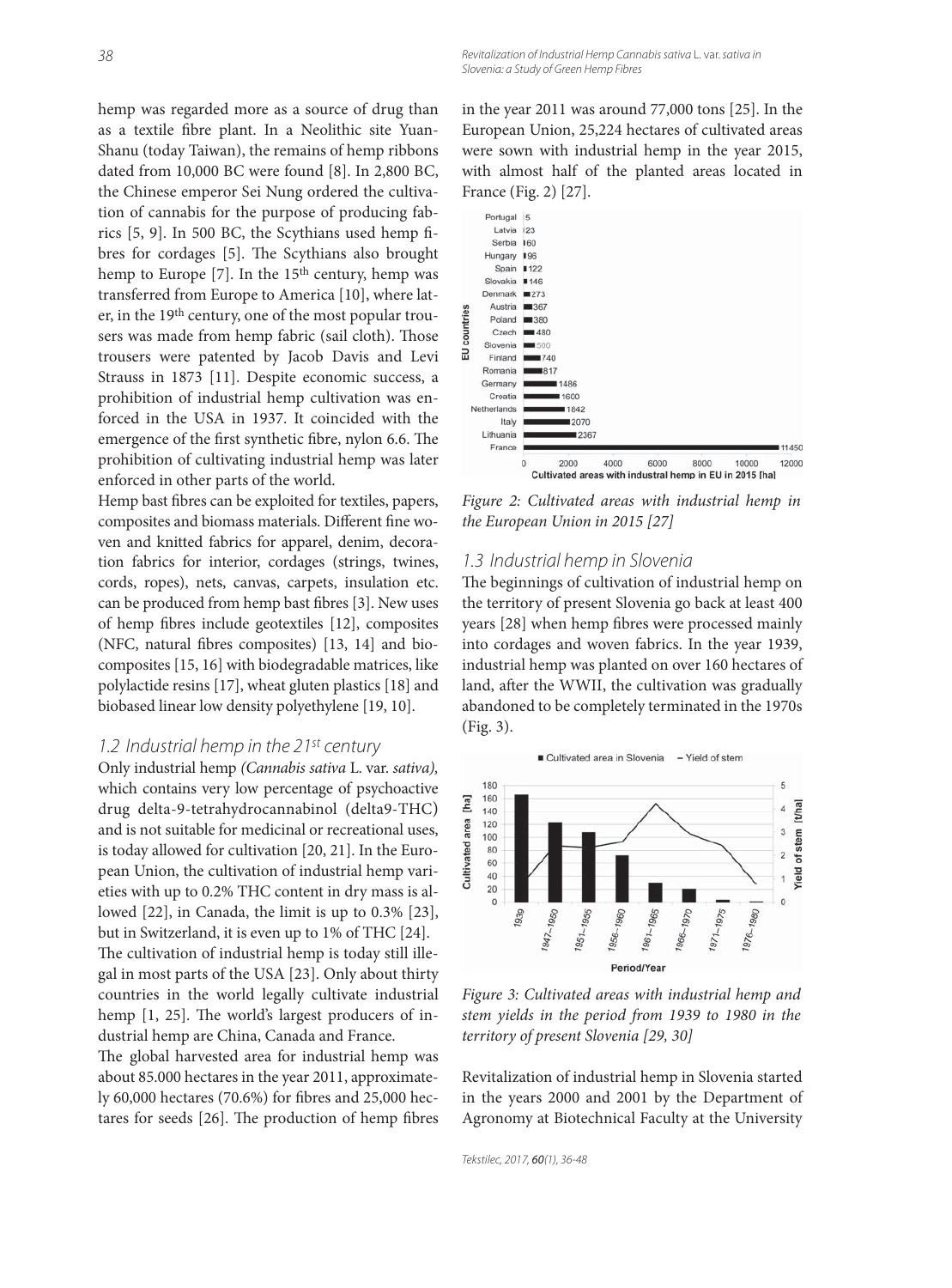of Ljubljana in cooperation with an incentive development centre in Murska Sobota (Spodbujevalni razvojni center v Splošni kmetijski zadrugi Murska Sobota) [31]. In field experiments in Markiševci near Murska Sobota [20, 32], several varieties from different provenances were included: from Poland (Beniko, Bialobrzeskie), Hungary (Unico-B), Ukraine (Juso-11), and Serbia (Novosadska), which all were in the years 2000 and 2001 in the European List of Varieties except the variety Novosadska, which has never been included into the European List of Varieties. In the year 2011, the same hemp varieties were seeded in a field experiment on the location of the Department of Agronomy at Biotechnical Faculty at the University of Ljubljana. In all three experiments, a seeding technology for fibres was used. The results of an average yield of stem from all three experiments are given in Fig. 4. The experiments in 2000 and 2001 showed a statistically significant influence of a variety on the yield of stem [33]: Novosadska and Unico-B proved to be the best varieties with an average yield of stem of 7,164 kg/ha, but the varieties Bialobrzeskie and Beniko proved to be the worst with 20–30% lower yield of stem per hectare. The experiments also show that in wet environment (in the year 2000, rainfall was more intense in the beginning of the growing period than in the year 2001 [31]) all the varieties performed much better than in dry environment: the average yield of stem in the year 2000 was by 30-69% higher than in the year 2001. The variety Novosadska performed the best in wet weather conditions, but in dry weather conditions, the variety Unico-B performed the best.

The average yield of stem in the experiment 2011 in Ljubljana was by 9–29% lower than in the year 2000 in Markiševci, but in comparison with the average yield in the year 2001 in Markiševci, it was by 24– 63% higher (Fig. 4). From the average values of yield of stem of all three years, it is seen that the variety Novosadska gave the highest yield with 7,164 kg/ha, followed by Unico-B with 6,599 kg/ha, Juso-11 with 6,094 kg/ha and Bialobrzeskie with 5,608 kg/ha and Beniko, which gave only 4,823 kg/ha.

Current legislation in Slovenia enables anyone who has a minimum cultivated area of 0.1 hectare to be engaged into the cultivation of industrial hemp [22]. In 2016, four hundred forty-five registered farmers in Slovenia cultivated industrial hemp on 360 hectares (Fig. 5), which represented about 3% of all production area in Slovenia. Industrial hemp in Slovenia is mainly cultivated for seeds, which brings farmers the main income, but straw remains mostly unused [34].



*Figure 4: Average yield of stem of industrial hemp varieties grown in main crop in the years 2000 and 2001 in Markiševci [33] and in the year 2011 in Ljub ljana*



*Figure 5: Cultivated areas of industrial hemp in Slovenia in the 21st century [29]*

In Slovenia, like in other countries in the European Union, all the varieties of industrial hemp that are included in the European List of Varieties are allowed for sowing. In the year 2016, there were 54 authorized varieties of *Cannabis sativa* L. – Hemp [35]. Slovenian autochthonous varieties of industrial hemp are not included in the European List of Varieties, because their content of THC exceeds the allowed values of 0.2% [36].

In the year 2016, the following sowing varieties of industrial hemp were introduced in Slovenia: one Ukrainian variety Uso-31, two French varieties (Fedora 17 and Santhica 27), and four Hungarian varieties (KC Dora, Kompolti hibrid TC, Monoica and Tisza) [37].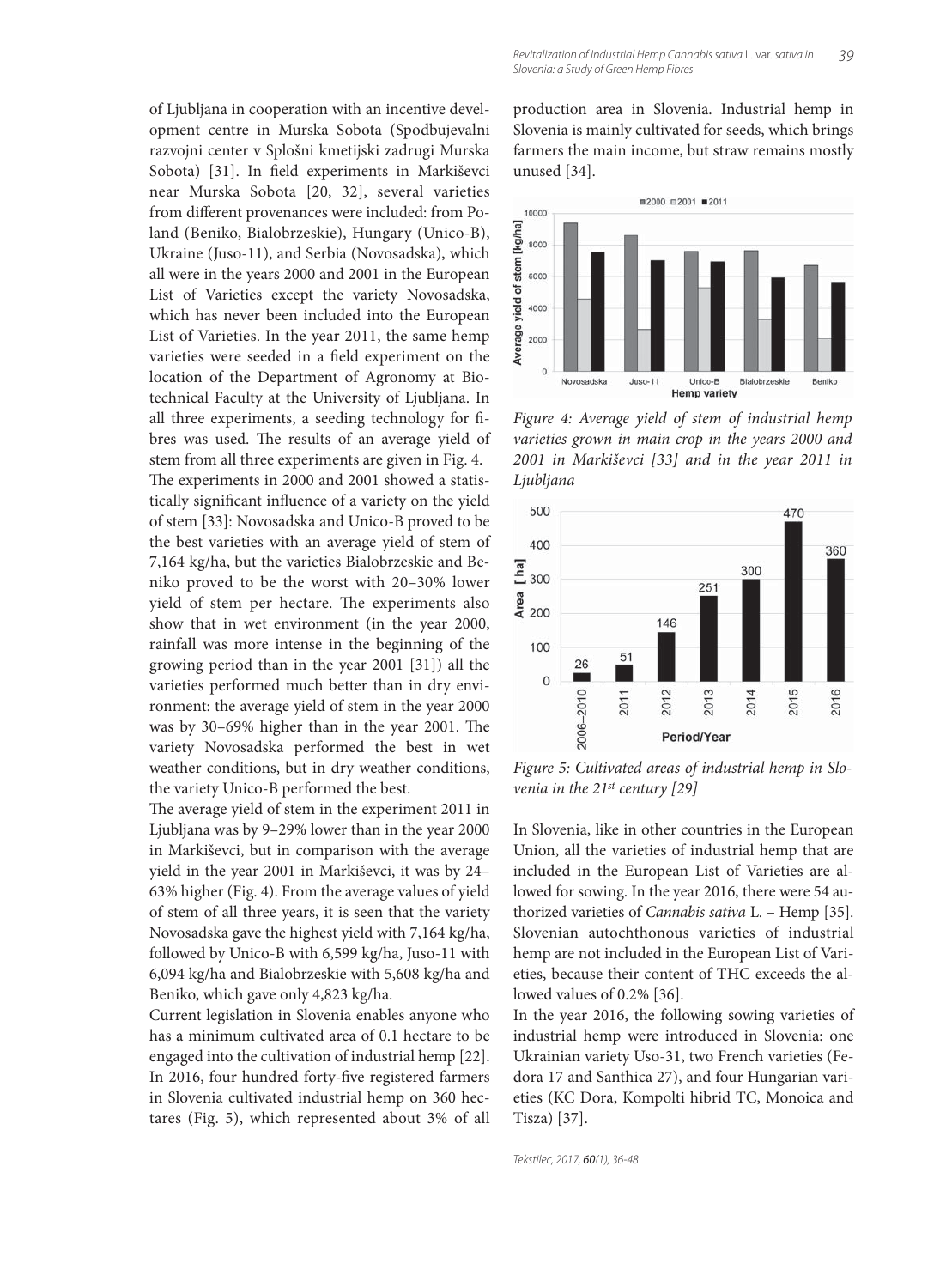By using genetic engineering, the diversity of varieties has increased significantly which influences the authorized varieties that change all the time. This puts the farmers and processors in front of a number of issues regarding the suitability of cultivation in a given territory and yield of plants. Hemp varieties have different ability to adapt to growing conditions (weather conditions, soil, harvest time etc.), which influences stem and fibre yields and their quality.

The cultivation of industrial hemp in Slovenia is mainly intended for the production of seeds and therefore, non-retted hemp stems are available as a by-product. The aim of our study was to determine the properties of green hemp bast fibres obtained from non-retted stems, which are not available in professional literature.

## 2 Experimental part

### 2.1 Materials

Stems of five industrial hemp varieties Bialobrzeskie, Beniko, Unico-B, Juso 11, and Novosadska<sup>1</sup> from the field experiment in Ljubljana in the year 2011 (Fig. 4) were included in the experiment<sup>2</sup>. Each variety was sown on the area of  $2 \times 5$  m<sup>2</sup>, with a seed quantity 25 kg/ha. Hemp seeds were

 $2$  Experimental field with a medium-deep silty-clay soil was arranged with installed drainage system. The soil was medium stocked with macro nutrients. The field was plowed and aligned seedbed. Sowing was carried out on 20 April 2011 on a plowed and aligned seedbad. Hemp was cultivated without adding nutrients and pesticides. The plants were healthy, with no infections or injuries to pathogens and pests. Young crops were dug and later individual weeds were manually pulled.

sown in a row at distance of 20 cm, a row distance from each other in a series was 10 cm, which quite restricts plants spatially for growing branches only at the top of stems. Precipitation in the year 2011 was lower in spring and considerably higher in autumn than the average of the last thirty years; the temperatures were slightly higher than the average of the last thirty years (Fig. 6).

Growing of hemp crop was initially poor due to drought in the spring months. It improved in May to July due to higher rainfall. In the late summer, the weather was dry. At the beginning of autumn, the growth stopped and the seeds developed.



*Figure 6: Precipitation and temperatures in Ljubljana in the year 2011*

From each hemp variety, ten whole stems were selected for analyses. Dried non-retted stems were, after harvesting seeds and removing leaves, decortificated by beating with a plastic hammer. Green hemp fibres (Fig. 7a) were manually separated from broken wooden core (shives) (Fig. 7b).



Green hemp fibres Hemp shives

*Figure 7: Mechanically treated dry stems were sepa*rated into green hemp fibres and broken wooden core *(hemp shives)*

### 2.3 Methods

Volume density of a stem  $(\rho_s)$  was calculated according to Eq. 1, where a stem volume  $(V_s)$  according to

<sup>&</sup>lt;sup>1</sup> The varieties Bialobrzeskie and Beniko originate from Poland, from the Institute for Natural Fibers in Poznan. Compared with the variety Unico-B, which is a Hungarian variety of GATE Institute - Rudolf Fleischmann (Agricultural Research Institute), the varieties Bialobrzeskie and Beniko flower 3 to 4 weeks earlier and reach maturity at least 14 days in advance. Juso 11 is a Ukrainian variety (the Institute of Bast Crops). The variety was obtained by hybridisation of Dneprovskaya 4, Juso 21 and Dneprovskaya Odnodomnaya 6. It was registered in 1984 in the former Soviet Union. A Serbian variety Novosadska originates from the Institut za ratarstvo i povrtarstvo in Novi Sad. The variety was bred in the middle of the 20th century based on Flajšman hemp. Officially, it was recognized as Novosadska hemp in 1989. It is known for its large crop of stems and seeds.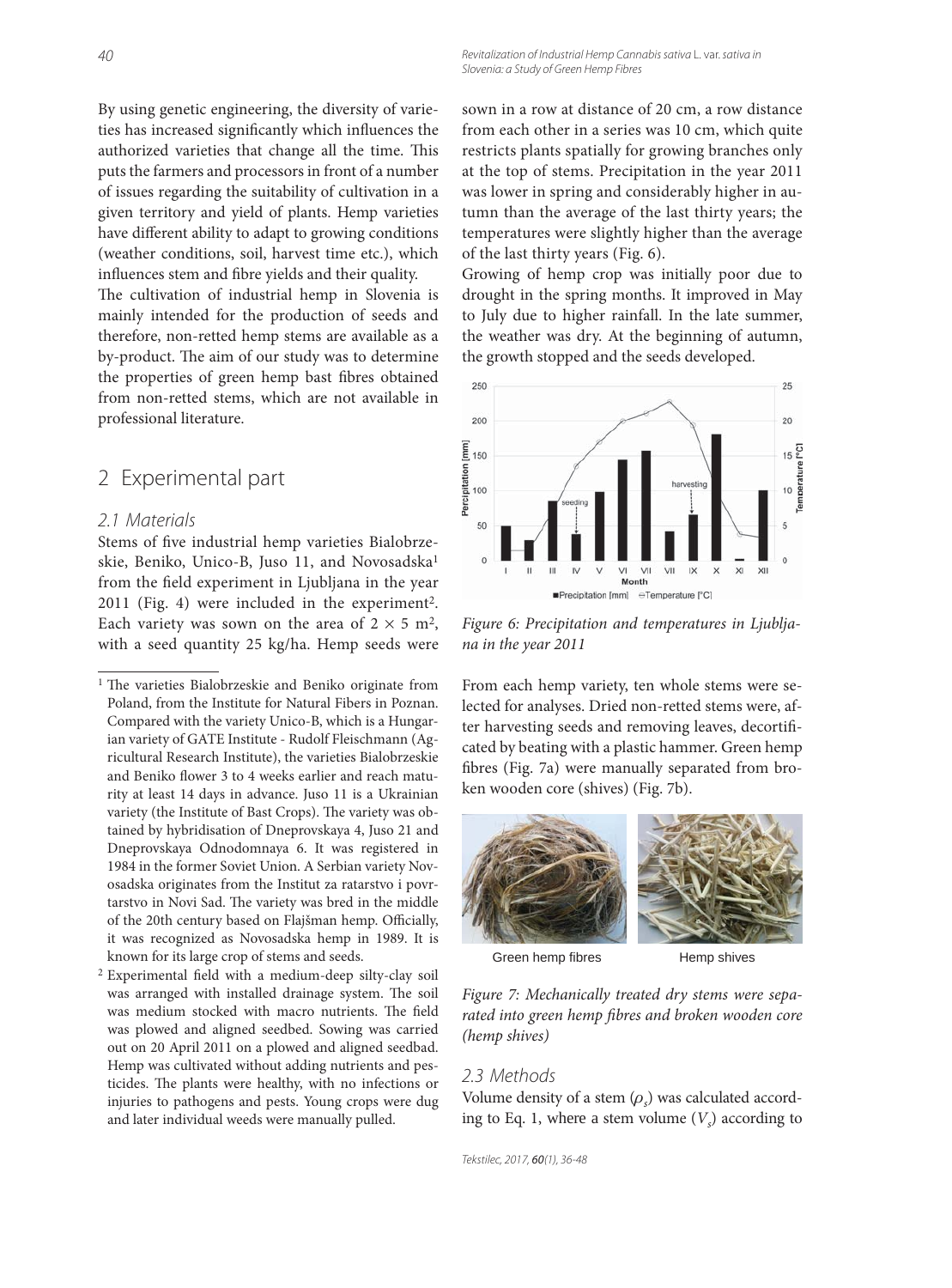Eq. 2 was simplified as a truncated cone with height  $(H<sub>s</sub>)$ , thickness in the bottom  $(2R = d<sub>1</sub>)$  and thickness at the top  $(2r = d_2)$ :

$$
\rho_s = \frac{m_s}{V_s} \,\text{kg/m}^3\tag{1}
$$

$$
V_s = \frac{1}{3} \pi H \left[ Rr + R^2 + r^2 \right] \tag{2}.
$$

Yield of green hemp fibres per stem  $(\eta_f)$  was calculated from the ratio of dry mass of extracted green hemp fibres  $(m_f)$  to dry mass of stem  $(m_s)$  (Eq. 3):

$$
\eta_f = \frac{m_f}{m_s} \times 100\ (%)\tag{3}
$$

Tensile properties of green hemp fibres were determined on a dynamometer Instron 5567 (Instron, GB) at temperature 25 °C and relative humidity 60%. The initial length of samples was 100 mm (at testing velocity 50 mm/min), and 5 mm (at testing velocity 0.3 mm/min). For each hemp variety, 20 measurements were done.

Microphotographs of green hemp fibres were taken on a stereomicroscope Nikon SM Z800 (Nikon Instruments).

Moisture regain of green hemp fibres was determined according to standard SIST EN ISO 139:2005 Textiles – Standard atmospheres for conditioning and testing.

Ash content was defined after burning and heat treatment of green hemp fibres. The samples were burned in ceramic bowls in open air and the remaining ash was heat treated for three hours in a furnace at temperature of 600 °C.

To remove water-soluble substances, green hemp fibres were boiled one hour in distilled water. To remove pectin matter, green hemp fibres were boiled one hour in a one percent aqueous solution of ammonium oxalate  $(NH_4)_2C_2O_4$  [38].

### 3 Results and discussion

### 3.1 Hemp stems

The average stem height of analysed varieties was over 200 cm, only the variety Beniko was significantly shorter, i.e. 137.2 cm (Tab. 1). The stem height of hemp from the experiments in Ljubljana in the year 2011 was on the average by 6 to 20% lower than that from the experiment in Markišavci in the year 2001 (Fig. 8). The exception was the variety Juso-11, the stem height of which was equal in both locations.

The hemp varieties differed significantly from each other in stem thickness (Tab. 1): at the bottom of stems, the thickness was in the range of 6.8−25.4 mm, at the top of stems, it was 2.5−4.65 mm.

Batra [39] specified the best hemp stems for fibres production as those with height over 200 cm and diameter over 0.5 cm. It can be concluded that all the varieties included in the experiment met these criteria except the variety Beniko the stems of which were too low. For the variety Beniko, Jankauskienė [40] reported that in the experiments in Lithuania in the year 2006, their stems reached an average height of 213 cm. These experiments confirm again the importance of environmental factors and quality of soil on the yield of industrial hemp.

An average mass of air-dried hemp stems varied from 17.6 g to 37.8 g per stem (Tab. 1) because the varieties had different volume densities. Stems with lower volume densities had larger pith. Pith converted into lumen by drying and the space filled with air. It influenced the volume density of hemp stems, which was in the range from 27.5 kg/m<sup>3</sup> (Novosadska) to 218.1 kg/m<sup>3</sup> (Beniko). The stems with lower volume density were more hollow and as such more suitable as a potential thermal insulation material than the stems with higher volume densities.

*Table 1: Properties of hemp stems (mean±error of the mean values): height of a stem (Hs ), thickness at the bottom (d<sub>1,s</sub>) and at the top (d<sub>2,s</sub>) of a stem, mass (m<sub>s</sub>) and average volume density (ρ<sub>s</sub>) per stem* 

| Hemp variety  | $H_{\rm s}$ [cm] | $d_{1,s}$ [mm] | $d_{2,s}$ [mm] | $m_{\rm s}$ [g] | $\rho_{\rm s}$ [kg/m <sup>3</sup> ] |  |
|---------------|------------------|----------------|----------------|-----------------|-------------------------------------|--|
| Novosadska    | $204.0 \pm 8.3$  | $25.4\pm9.6$   | $4.65\pm0.6$   | 34.84 ± 4.7     | 27.5                                |  |
| $Juso-11$     | $216.0 \pm 11.7$ | $17.8 \pm 6.6$ | $4.3 \pm 0.7$  | $37.77\pm 6.0$  | 50.2                                |  |
| Bialobrzeskie | $201.9 \pm 11.0$ | $9.6 \pm 0.7$  | $2.5 \pm 0.3$  | $30.73\pm4.8$   | 106.9                               |  |
| Unico-B       | $201.8 \pm 8.7$  | $10.2 \pm 0.5$ | $4.4 \pm 0.7$  | $31.82\pm3.6$   | 112.7                               |  |
| Beniko        | $137.2 \pm 15.3$ | $6.8 \pm 1.1$  | $2.5 \pm 0.7$  | $17.62\pm 6.9$  | 218.1                               |  |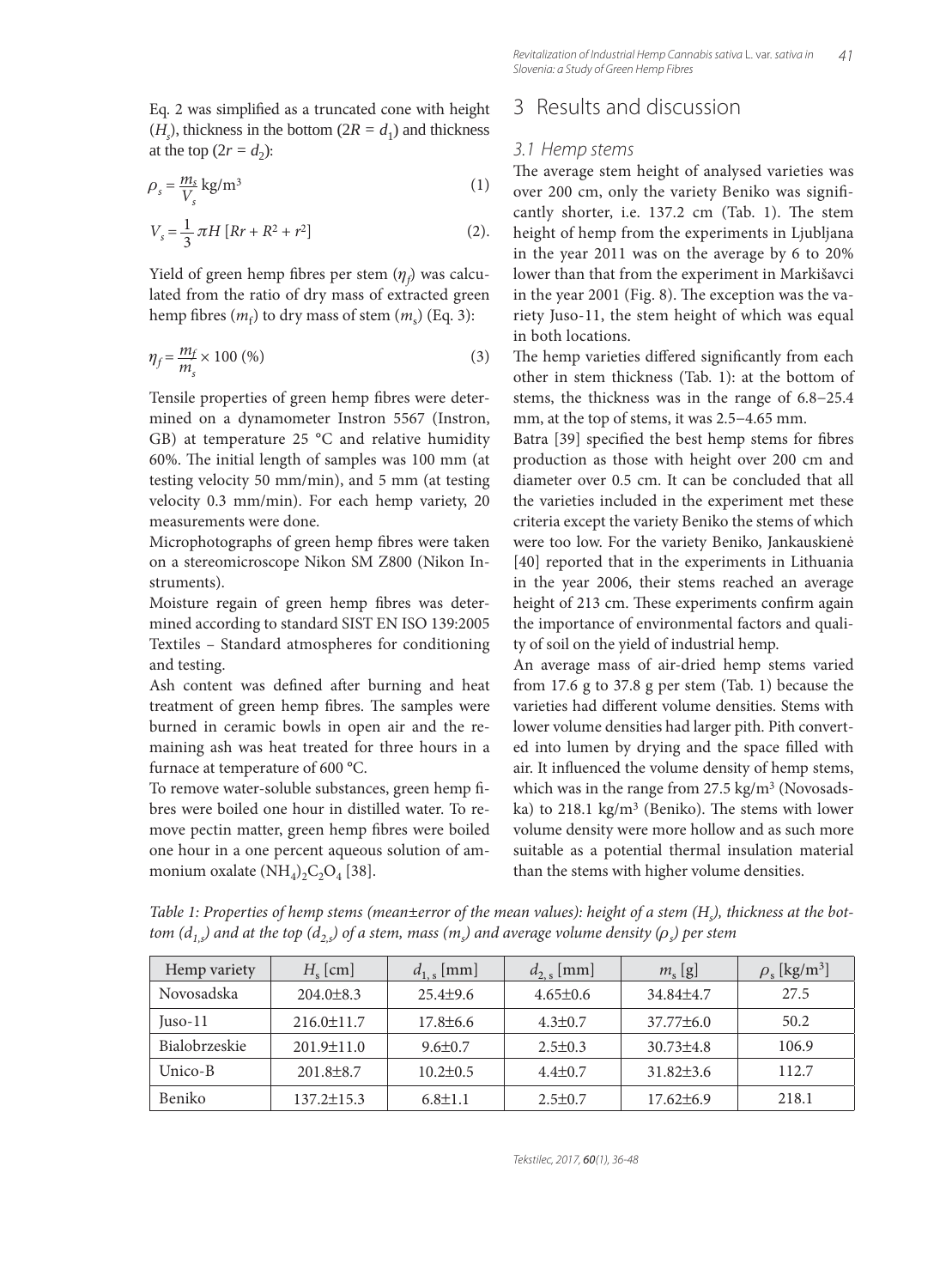42 Revitalization of Industrial Hemp Cannabis sativa L. var. sativa in Slovenia: a Study of Green Hemp Fibres



*Figure 8: Comparison of hemp stem height from the experiments in Ljubljana in the year 2011 with those from the experiment in Markišavci in the year 2001 [33]*

### 3.2 Green hemp fibres

3.2.1 Average yield of green hemp fibres per stem The highest average yield of green hemp fibres per stem of 33.1% was determined for the variety

Novosadska. For the varieties Juso-11, Unico-B and Beniko, it was lower, i.e. about 31% (Tab. 2), but for the variety Bialobrzeskie, the lowest average yield of green hemp fibres per stem of 22.5% was determined because of its large branching stems.

For unbranched stems, a high linear correlation exists between the mass of stems and the mass of green hemp fibres (correlation coefficient  $R^2 = +0.9889$ ).

*Table 2: Mass of air dried green hemp fibres*  $(m_f)$  *and its yield per stem (*η*<sup>f</sup> ) (mean±error of the mean values)*

| Hemp variety  | $m_f$ [g]       | $\eta_{\rm f}$ [wt.%] |  |  |
|---------------|-----------------|-----------------------|--|--|
| Novosadska    | $11.54\pm3.8$   | 33.1                  |  |  |
| Juso-11       | $11.75 \pm 4.0$ | 31.1                  |  |  |
| Bialobrzeskie | $6.92 \pm 1.9$  | 22.5                  |  |  |
| Unico-B       | $10.10 \pm 3.2$ | 31.7                  |  |  |
| Beniko        | $5.48 \pm 1.5$  | 31.1                  |  |  |



de the form of the form of  $\epsilon$  for  $f$ Figure 9: Longitudinal view of green hemp fibres in a stereomicroscope: (a) non-retted stem; (b) one hour in di-**3 3 3 3**

*stilled water at boiling; (c, d) one hour in 1% solution of ammonium oxalate at boiling; (e, f) ten days in tap water at 35 °C. Fibres in Fig. 9d–9f were gently mechanically treated with a needle before microscopy. Microscope magnification: 12.6-x. (1 – cuticle, 2 – remains of non-fibrous cortex material, 3 – destroyed remains of non-fi brous cortex material)*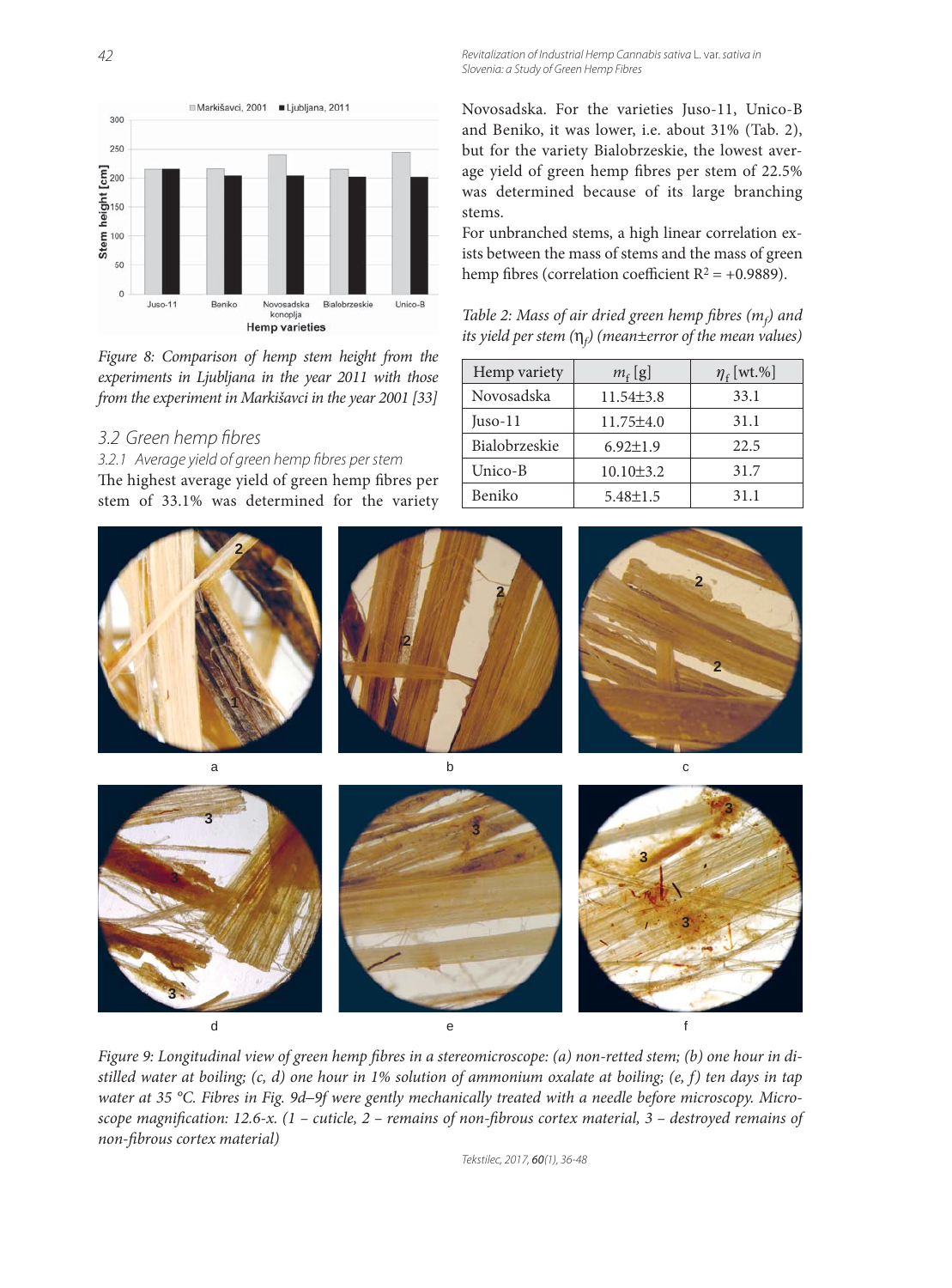#### 3.2.2 Longitudinal view of green hemp fibres

Non-retted green hemp fibres (Fig. 9a) are rough and of different thickness, which formed at peeling of stalks when the stem bark was mechanically disintegrated. On the darker fibres in Fig. 9a, a stem cuticle is seen. In Fig. 9a–9c, some remains are seen of non-fibrous cortex material<sup>3</sup>, which is firmly connected with fibres and has not been removed by the treatment in boiling water or in a solution of ammonium oxalate, but was destroyed through microbiological retting as it is seen in Fig. 9e and 9f. Thick fibres were mechanically easily split longitudinally into finer fibres' bundles after treatment in ammonium oxalate (Fig. 9d) and after ten days retting in tap water of 35  $^{\circ}$ C (Fig. 9e and 9f) and also after treatment. Hemp fibres' bundles are composed of elementary fibres, which are bound to each other with pectin and lignin. Pectin can be removed through microbiological retting or by boiling in a 1% solution of ammonium oxalate, whereas lignin is hardly destroyed in these procedures.

#### 3.3.3 Chemical properties of green hemp fibres

Hemp fibres consist of cellulose (74–78%), hemicellulose (4–20%), lignin (2–11%), water and solvent soluble substances, wax, ash, pectin, protein and water [42].

The content of water-soluble substances of absolutely dry green hemp fibres (Tab. 3) was in the range of 13.10–13.92% for the varieties Juso-11, Bialobrzeskie and Beniko; for the varieties Novosadska and Unico-B, it was lower, 10.69% and 11.57%. The content of the removed pectin after the treatment for one hour in a 1% solution of ammonium oxalate was in the range of 8.49−10.83%. In biodegradation process of ten days of retting in tap water at temperature 35°C 9.01–18.89% of dry mass, mainly pectin, was removed (Tab. 3). The reasons for great differences should be specifically examined. The moisture regain was in the range of 7.77–8.50%. The content of ash, which represents a quantity of inorganic substances in fibres, was in the range of 1.24−3.26%.

In absolutely dry green hemp fibres, 21.5% non-fibrous material (water-soluble substances and pectin) and 78.5% fibres were determined on average.

### 3.3.4 Physical-mechanical properties of green hemp fibres

Linear density (Fig. 10) of each fibre was measured before measuring its tensile properties (Tab. 4). Average linear density of measured green hemp fibres was in the range from 149.8 tex (Juso-11) to 220.5 tex (Beniko) with a high coefficient of variation, between 27% and 52%.



*Figure 10: Linear density of green hemp fibres* 

| Hemp variety  | Ammonium<br>oxalate soluble<br>substances [%] | Water-soluble<br>substances $[\%]$ | Removed<br>substances at<br>retting in water<br>at $35^{\circ}$ C [%] | Ash $[\%]$ | Moisture<br>regain [%] |  |
|---------------|-----------------------------------------------|------------------------------------|-----------------------------------------------------------------------|------------|------------------------|--|
| Novosadska    | 8.49                                          | 10.69                              | 9.01                                                                  | 2.71       | 8.02                   |  |
| $Juso-11$     | 9.52                                          | 13.92                              | 16.49                                                                 | 3.26       | 8.19                   |  |
| Bialobrzeskie | 9.89                                          | 13.71                              | 18.86                                                                 | 2.68       | 7.77                   |  |
| Unico-B       | 8.76                                          | 11.57                              | 18.89                                                                 | 1.24       | 8.5                    |  |
| Beniko        | 10.83                                         | 13.10                              | 14.12                                                                 | 3.12       | 8.07                   |  |

Table 3: Chemical properties of green hemp fibres

<sup>3</sup> Botanical explanation of dicotyledonous stem constitu-

tion is well described in literature [43].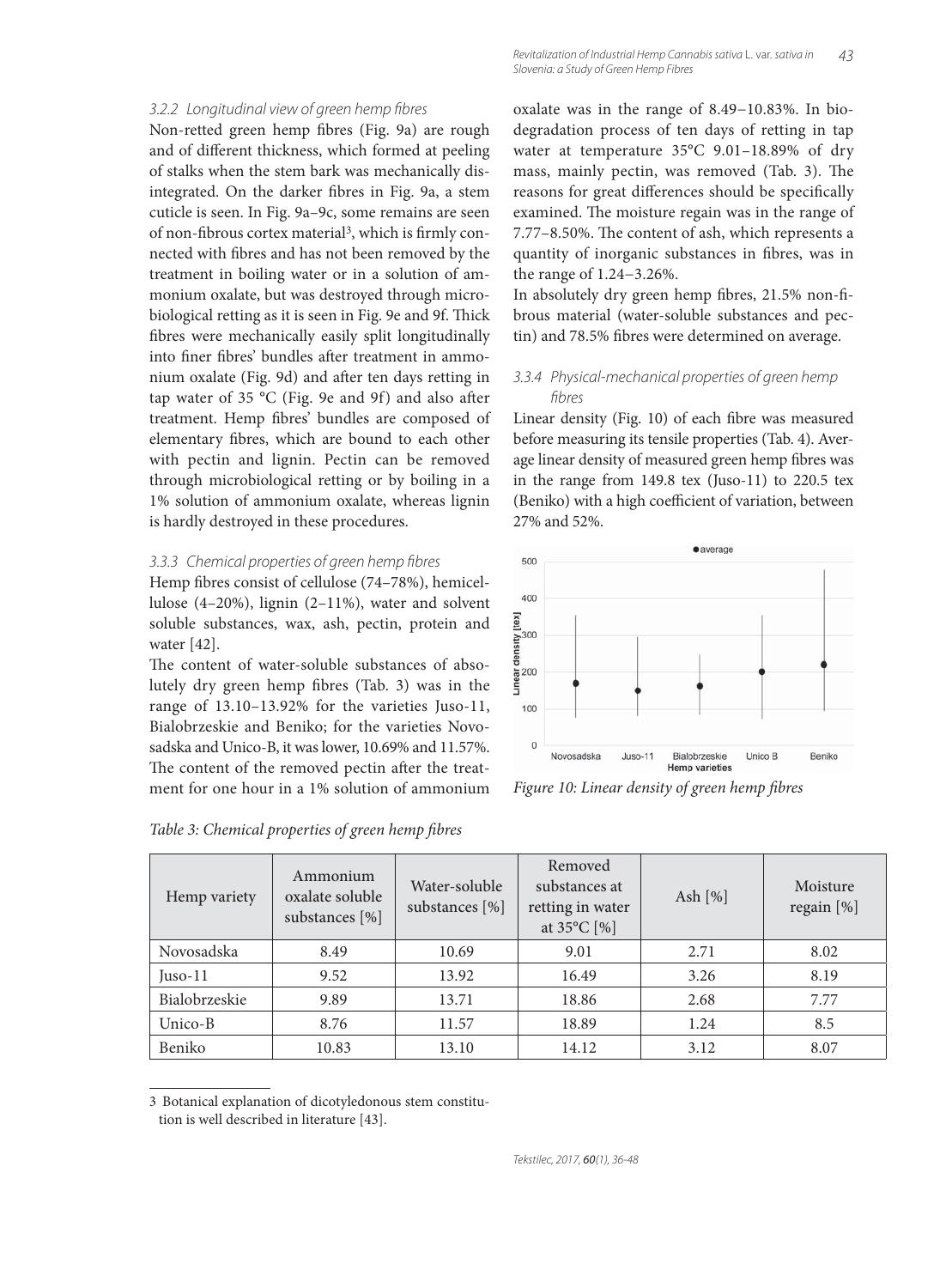Tensile properties of hemp fibres' bundles depend on initial length of a fibre, clamped between two grips of a dynamometer before testing. Smaller initial lengths result in higher tenacities [44]. Tensile properties of green hemp fibres were studied at two different initial length, 100 mm and 5 mm. Breaking force measured at initial length of 100 mm was in the range of 17.4–29.8 N, but at initial length of 5 mm, it was 2.7–4.8-times higher, in the range of 80.5–96.2 N. Specific breaking stress of green hemp fibres measured at initial length of 100 mm was 167–272 MPa, but at initial length of 5 mm, it was 548–672 MPa, i.e. 2.5–4-times higher than at initial length of 100 mm (Tab. 4).

The differences in average breaking stress measured at initial length of 100 mm varied a lot between the varieties: the strongest variety was Juso-11, the weakest Bialobrzeskie green hemp fibres. Tensile stress measured at initial length of 5 mm was for all varieties very similar except for Beniko the tensile stress of which was the lowest.

Because the length of elementary hemp fibres is only 50–55 mm [45] or less, tensile properties measured at initial length of 100 mm demonstrate primarily the tenacity of links between hemp fibres and pectin lamella which glues elementary hemp fibres together into bundles. Much higher tenacity measured at initial length of 5 mm demonstrates the tenacity of elementary fibres, and depends on the strength of cellulose fibrils that form elementary fibres.

Breaking elongation (Tab. 4) measured at initial length of 100 mm was in the range 0.9–1.0% and confirms a brittle nature of green hemp fibres. Breaking elongation measured at initial length of 5 mm was in the range of 5.8–7.2%. It is typical for elementary hemp fibres, which are much tougher fibres than green hemp fibres.

*Table 4: Breaking force (F<sub>br,f</sub>), specific breaking stress (*σ<sub>*pr,f</sub>), breaking elongation (ε<sub>br,f</sub>) (mean±error of the mean*</sub> *values*) of green hemp fibres

|               | Initial length $= 100$ mm                        |                                    |                             | Initial length $= 5$ mm          |                                                  |                                       |                               |                                  |
|---------------|--------------------------------------------------|------------------------------------|-----------------------------|----------------------------------|--------------------------------------------------|---------------------------------------|-------------------------------|----------------------------------|
| Hemp variety  | $F_{\text{br, f}}$<br>$\left[ \mathrm{N}\right]$ | $\sigma_{\rm pr,~f}$<br>$cN$ /tex] | $\sigma_{\rm pr,~f}$<br>MPa | $\varepsilon_{\rm br, f}$<br>[%] | $F_{\text{br, f}}$<br>$\left[ \mathrm{N}\right]$ | $\sigma_{\rm pr,~f}$<br>$cN$ /tex $]$ | $\sigma_{\rm pr,~f}$<br>[MPa] | $\varepsilon_{\rm br, f}$<br>[%] |
| Novosadska    | $20.03 \pm 2.9$                                  | 12.7                               | 191                         | $0.9 \pm 0.1$                    | $96.03 \pm 8.4$                                  | 42.4                                  | 636                           | $6.6 \pm 0.6$                    |
| $Juso-11$     | $27.76 \pm 4.2$                                  | 18.1                               | 272                         | $1.0 \pm 0.1$                    | $96.24 \pm 9.4$                                  | 44.6                                  | 669                           | $7.2 \pm 0.6$                    |
| Bialobrzeskie | $17.44\pm 2.4$                                   | 11.1                               | 167                         | $1.0 \pm 0.1$                    | $85.43\pm 6.2$                                   | 44.8                                  | 672                           | $6.1 \pm 0.5$                    |
| Unico-B       | $29.77 \pm 3.6$                                  | 15.3                               | 230                         | $1.0 \pm 0.1$                    | $80.46 \pm 8.8$                                  | 44.5                                  | 668                           | $5.8 \pm 0.9$                    |
| Beniko        | $27.25 \pm 4.6$                                  | 14.0                               | 210                         | $1.0 \pm 0.1$                    | $93.11 \pm 12.5$                                 | 36.5                                  | 548                           | $6.0 \pm 0.4$                    |



Figure 11: The correlation between (a) breaking force and linear density and (b) between breaking stress and li*near density of green hemp fibres (all measured at initial length of 100 mm)*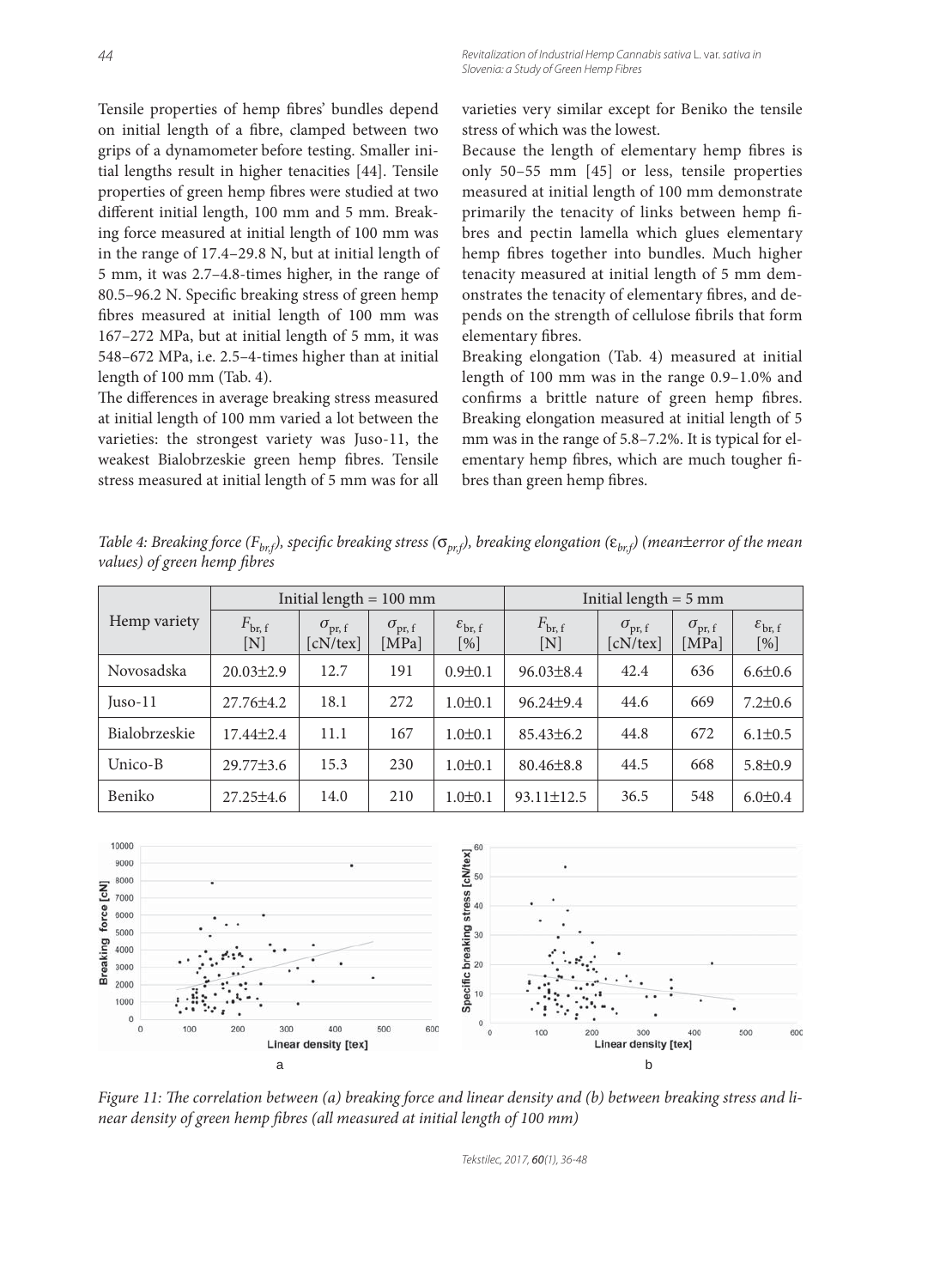Duval et al. [46] confirmed that a diameter of a fibre near its rupture point influenced the hemp fibre tensile strength: a general observation was that tensile strength decreased with increasing fibre diameter. This interdependence was confirmed also by Shahzad [15] who attributed such behaviour to the amount of flaws in the fibres (kinks, dislocations [2]) and to the number of elementary fibres which decreased with lower diameters of fibres and resulted in the increase of tensile properties of fibres. In our experiment, a correlation between tensile force and linear density  $(R<sup>2</sup> = 0.330251)$  and also between tensile stress and linear density ( $R^2 = -0.17197$ ) (Fig. 11) of green hemp fibres was low and showed only a weak tendency to the interdependence between the studied properties. The curves of specific stress/strain of green hemp fibres from the tensile test at initial length of 100 mm (Fig. 12a) are almost linear, which means that the tensile deformation of fibres was near elastic in the range of less than 1%. The variety Juso 11with the steepest curve resists to strain the most and has the highest modulus of elasticity, the variety Bialobrzeskie with the least steep curve has the lowest modulus of elasticity.

On the contrary, the curves made on fibres at initial length of 5 mm (Fig. 12b) show linear behaviour up to strain of about 2% where helically packed fibrils in S2 layer at an angle of  $5-30^{\circ}$  [41] to the fibre axis align along the fibres' axis. After the alignment of fibrils is finished, the fibres' resistance to tensile force increases suddenly and the stress/strain curve bends towards the ordinate, which causes a deflection of the curves. With increasing tensile force, the fibres show again an elastic deformation till they break at the end.

# 4 Conclusion

The quality and yield of hemp fibres depend on many factors, which include hemp variety, growing conditions (growing plan, temperature, raining/watering, plant nutrients in soil, pests etc.), the way of retting of stems and the way of extracting fibres from stems. Retting facilitates the extraction of bast fibres from stems, but it usually causes the deterioration of textile fibres' mechanical properties [47].

In our study, the following properties of green hemp fibres extracted mechanically from non-retted stems were determined:

- analysed varieties except Bialobrzeskie had a comparable stem height and quantity of green fibres, but they differed in volume density, which was for Novosadska only 27.5 kg/m3, but for Beniko, it amounted to 218 kg/m3;
- analysed green hemp fibres differed in content of ash, but Unico B and Novosadska deviated in lower content of pectin and water soluble substances;
- average linear density of green hemp fibres was very high, around 200 tex;
- tenacity of fibres' bundles was comparable with literature [42], i.e. between 167 MPa (Bialobrzeskie) and 272 MPa (Juso-11);
- tenacity of elementary fibres was between 548 MPa (Beniko) and 672 MPa (Bialobrzeskie), which is typical for hemp elementary fibres;
- curves of specific stress-strain of fibres from all five varieties are similar, which means that fibres from different varieties have similar superstructure.



*Figure 12: Average stress-strain curves of green hemp fibres bundles, measured at initial length of (a) 100 mm and (b) 5 mm*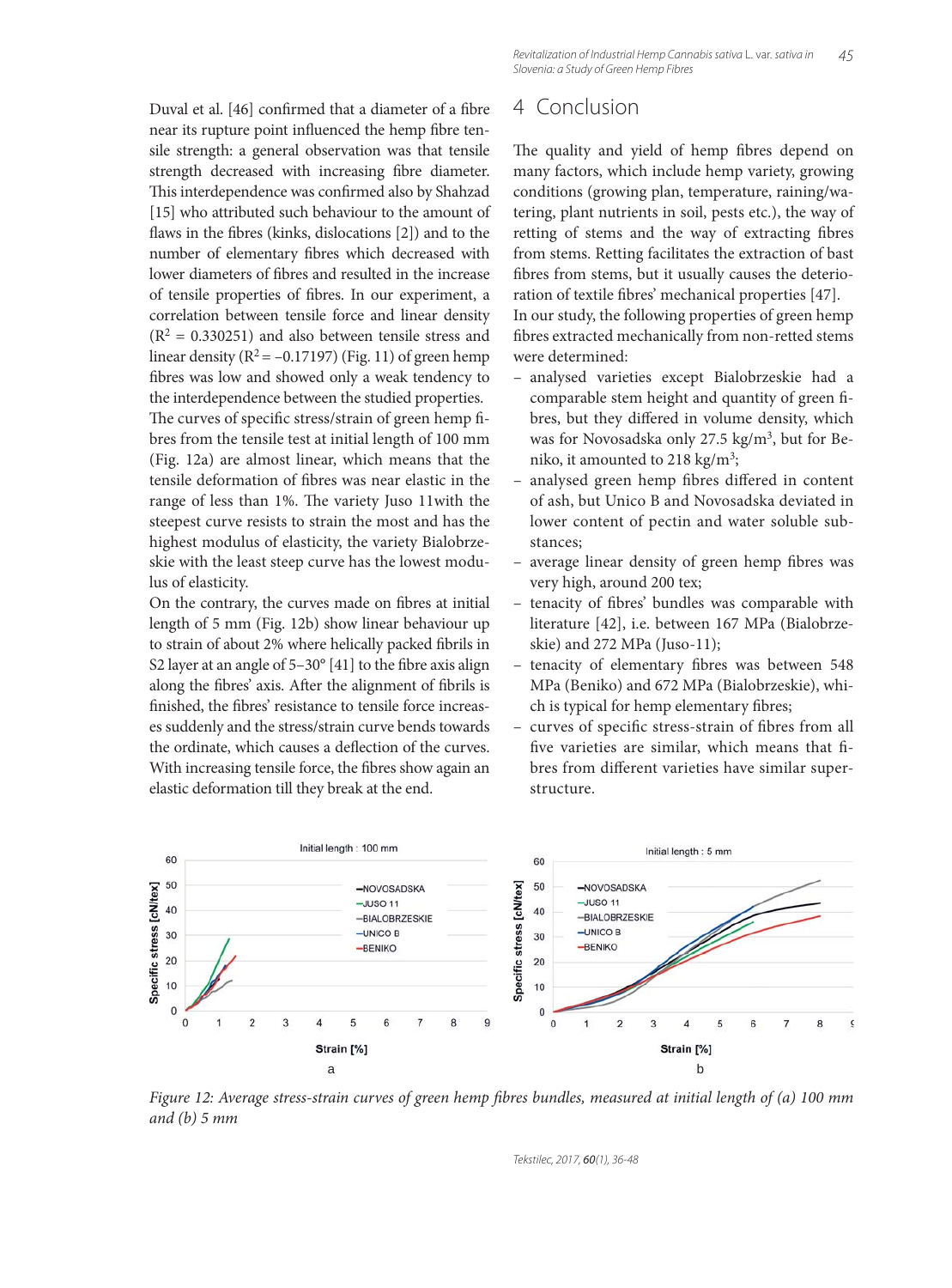Green hemp fibres from all analysed varieties have high linear density and low mechanical properties. They can be used for technical applications, like ropes and geotextiles. For textile application, they should be further processed into finer fibres (e.g. retted, treated in autoclave with alkalis – cotonisation) to increase their specific tensile stress, flexibility and softness.

### References

- 1. CARUS, Michael. EIHA. European Industrial Hemp Association. Market data on industrial hemp - fibres, shivs and seeds. October 2013 [online] [accessed 20.10.2016]. Available on World Wide Web: <http://www.fibrafp7.net/ portals/0/michael\_carus\_day\_1.pdf>.
- 2. FAN, Mizi. Characterization and performance of elementary hmp fibres: factors influencing tensile strength. *BioResources*, 2010, **5**(4), 2307–2322.
- 3. SPONNER, J., TOTH, L., CZIGER, S., FRANC, RR. Hemp. In *Bast and other plant fibres*. Edited by Robert R. Franck. Boca Raton [etc.] : The Textile Institute ; CRC Press ; Cambridge : Woodhead, 2005, 176−206.
- 4. WOODHOUSE, Thomas, KILGOUR, P. Cord*age and cordage hemp and fibers*. Isaac Pitman & Sons, 1919, 12–15 [online] [accessed 14.01.2017]. Available on World Wide Web: <http://hempology.org/ALL%20HISTORY%20ARTICLES. HTML/1919%20CORDAGE%20HEMP.html>.
- 5. MERRITT, Matthews Joseph. *The textile fibers*. Their physical, microscopical and chemical prop*erties*. Forth edition. New York : John Willey & Sons, London : Chapman & Hall, 1924, 2.
- 6. SUNG, Wing L., WOOD, Mark, HUANG, Fang. Extraction of hemp fibers. *United States Patent Application Publication, US 2010/0147472 A1, Jun. 17, 2010*.
- 7. KOČEVAR, Franjo. *Tekstilne surovine*. Ljubljana : Državna založba, 1956, 126.
- 8. ROBINSON, Rowan. *Velika knjiga o konoplji*. Ljubljana : A. Urbančič, 2000, 54.
- 9. ARSENIJEVIĆ, Miro L. *Tekstilna vlakna*. Beograd : Naučna knjiga, 1965, 71.
- 10. SINGH, Sukhdeep, DEEPAK, Dharmpal, AG-GARWAL, Lakshya, GUPTA, VK. Tensile and flexural behaviour of hemp fiber reinforced virgin-recycled HDPE matrix composites. *Procedia Materials Science*, 2014, **6**, 1696–1702, doi: 10.1016/j.mspro.2014.07.155.
- 11. DAVIS, Jacob W. *Improvement in fastening pocket-openings. US Patent 139,121, 20 May 1873.*
- 12. LEAO, A. L., CHERIAN, B., M., DE SOUZA, S. F., KOZLOWSKI, R. M., THOMAS, S., KOT-TAISAMY, M. Natural fibres for geotextiles. In *Handbook of natural fibres. Volume 2: processing and applications*. Edited by R. M. Kozlowski. Oxford et al. : The Textile Institute, Woodhead Publishing, 2012, 280−311.
- 13. HRISTIAN, L., OSTAFE, M. M., MANEA, L. R., LEON, A. L. The study about the use of the natural fibres in composite materials. *IOP Conference Series: Materials Science and Engineerin*g, 2016, **145**, 032004.
- 14. BECKERMANN, Gareth. *Performance of hemp*fibre reinforced polypropylene composite materi*als : PhD thesis.* Hamilton : The University of Waikato, 2007.
- 15. SHAHZAD, Asim. A study in physical and mechanical properties of hemp fibres. Advances in *Materials Science and Engineering*, 2013, article ID 325085, 9 pages, doi: 10.1155/2013/325085.
- 16. TAMBYRAJAH, Dilip. Indulge and explore natural fiber composites. An invitation to product de*signers*. March 2015 [online] [accessed 20. 10. 2016]. Available on World Wide Web: <http:// eiha.org/media/2015/05/Natural-Fiber-Composites-for-designers-book-by-Dilip-Tambyrajah-March-2015.pdf>.
- 17. SAWPAN, Moyeenuddin Ahmad. *Mechanical performance of industrial hemp fibre reinforced polylactide and unsaturated polyester composites* : *PhD thesis*. The University of Waikato, Hamilton, New Zealand, October 2009 [online] [accessed 20.10.2016]. Available on World Wide Web: <http://researchcommons.waikato.ac.nz/ handle/10289/3974>.
- 18. WRETFORS, C., CHO, SW., HEDENQVIST, MS., MARTTILA, S., NIMMERMARK, S., JO-HANSSON, E. Use of industrial hemp fibers to reinforce wheat gluten plastics. *Journal of Polymers and the Environment*, 2009, **17**, 259−266, doi: 10.1007/s10924-009-0147-6.
- 19. KUKLE, S., VIDZICKIS, R., ZELCA, Z., BE-LAKOVA, D., KAJAKS, J. Influence of hemp fibers pre-processing on low density polyethylene matrix composites properties. *3rd International Conference on Competitive Materials and Technology Processes (IC-CMTP3) IOP Publishing IOP Conf. Series: Materials Science*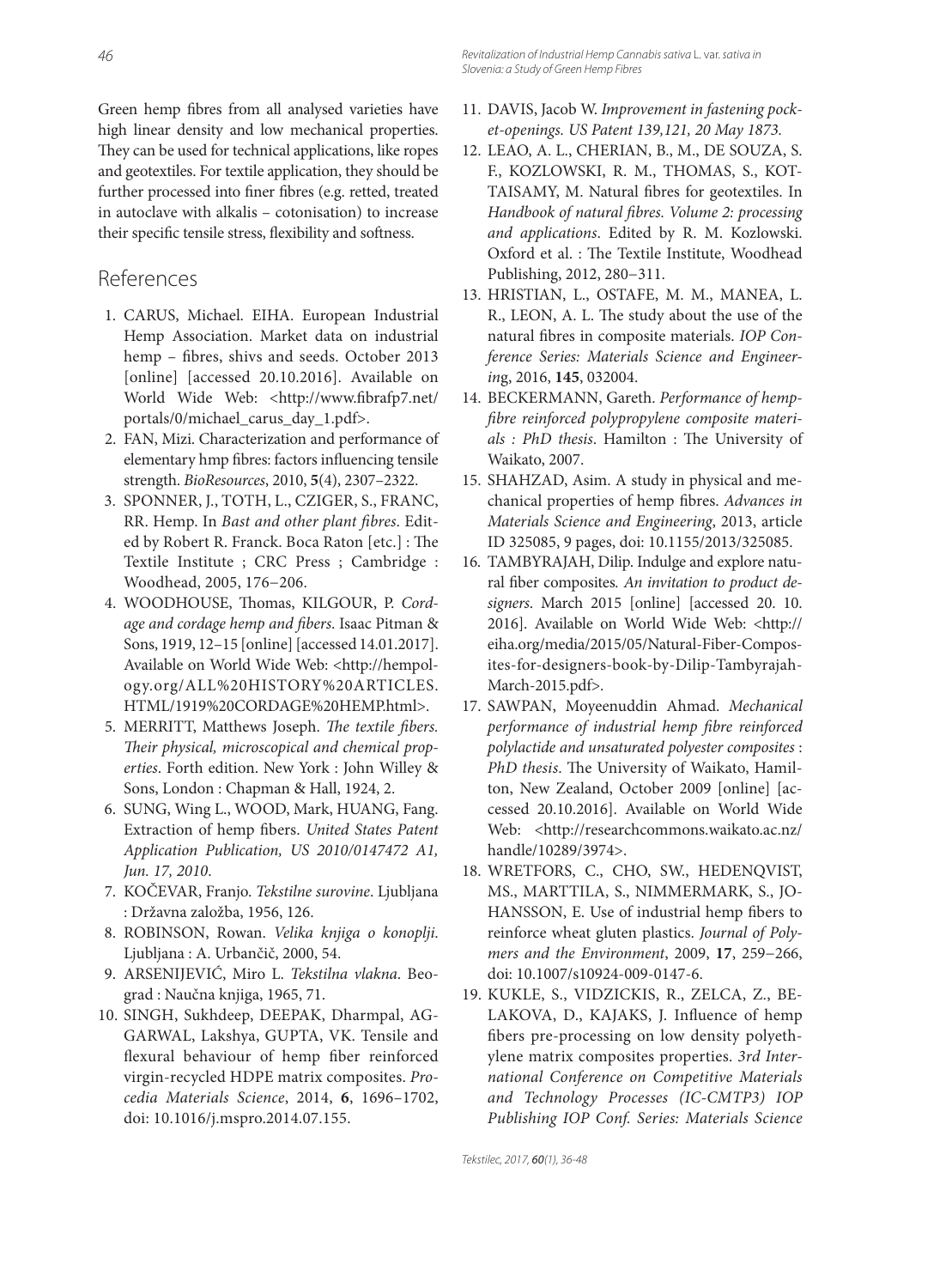*and Engineering 123*, 2016, doi:10.1088/1757- 899X/123/1/01202.

- 20. MALEK, Aljaž. *Morfološke in nekatere gospodarsko pomembne lastnosti navadne konoplje (Cannabis Sativa L.) : diplomski projekt*. Ljub ljana : Univerza v Ljubljani, Biotehniška fakulteta, 2010, 3-7.
- 21. HILLING, Karel W., MAHLBERG, Paul G. A chemotaxonomic analysis of cannabinoid variation in Cannabis (Cannabaceae). *American Journal of Botany*, 2004, **91**(6), 966−975, doi: 10.3732/ajb.91.6.966.
- 22. Pravilnik o pogojih za pridobitev dovoljenja za gojenje konoplje in maka. *Uradni list RS*, 205, 36/15, 25. 5. 2015.
- 23. JOHNSON, Renée. Hemp as an agricultural commodity. *CRS Report*, February 2, 2015. Congressional Research Service 2013 [online] [accessed 20.10.2016]. Available on World Wide Web: <https://www.google.si/url?sa=t&rct=j&q =&esrc=s&source=web&cd=2&ved=0ahUKE wid9dGo99nPAhWqAMAKHbdjDdMQFggl MAE&url=https%3A%2F%2Fwww.fas.org%2 Fsgp%2Fcrs%2Fmisc%2FRL32725.pdf&usg= AFQjCNHhGEaohsUt5WJSgyO66Oootm-7mg>.
- 24. Ordonnance du DFI sur les tableaux des stupéfiants, des substances psychotropes, des précurseurs et des adjuvants chimiques (Ordonnance sur les tableaux des stupéfiants, OTStup-DFI) du 30 mai 2011 [online] [accessed 20.10.2016]. Available on World Wide Web: <https://www.admin.ch/opc/fr/officialcompilation/2011/2595.pdf>.
- 25. Countries growing hemp. Hemp University. Learn what industrial hemp is and how to grow hemp [online] [accessed 20.10.2016]. Available on World Wide Web: <http://www.hempuniversity. com/hemp-university/growing-hemp/countriesgrowing-hemp/#US>.
- 26. Top worldwide growth in industrial hemp fibres, shivs, seed & oil and pharmaceuticals. 28. Maj 2014. *Bio-based news* [online] [accessed 20. 10. 2016]. Available on World Wide Web: <http://news.bio-based.eu/worldwidegrowth-industrial-hemp-fibres-shivs-seed-oilpharmaceuticals/>.
- 27. Total hemp cultivated area in Europe. EIHA 2015 [online] [accessed 20.10.2016]. Available on World Wide Web: <http://eiha.org/media/2014/10/15-08-24-Industrial-Hemp-Cultivation-Area-2015- EIHA1.pdf>.
- 28. GESTRIN, Ferdo. Industrijske rastline (lan, konoplja, murve) na Slovenskem. *Kronika (Ljubljana*), 1991, **39**(3), 39–44.
- 29. *Republika Slovenija. Statistični urad* [online] [accessed 15.3.2016]. Available on World Wide Web: <www.stat.si>.
- 30. MAČEK, J. Predivnice. *Zbornik Biotehniške fakultete Univerze v Ljubljani*. Ljubljana : Bio tehniška fakulteta, 1995, 185–187.
- 31. KOCJAN AČKO, Darja, BARIČEVIČ, Dea, RENGEO, Dean, ANDRENŠEK, Samo. Economical important characteristics of five hemp varieties (Cannabis sativa L. var. sativa) in fields trials at Markišavci near Murska Sobota. *Zbornik Biotehniške fakultete Univerze v Ljubljani, Kmetijstvo, Agricultural issue*, 2002, **79**(1), 237−252.
- 32. RENGEO, Dejan. Praktične izkušnje iz projekta »Pridelava in predelava navadne konoplje v Sloveniji 2000/2001. Murska Sobota, 2002 [online] [accessed 20.10.2016]. Available on World Wide Web: <www.konoplja.org/web/Konoplja/ Industrija/Gradivo\_Rengeo.doc>.
- 33. KOCJAN AČKO, Darja, BARIČEVIČ, Dea. Hemp (*Cannabis sativa* L. var. *sativa*) stem and seed yield in dependence of production technology and sawing dates in field trials at Markišavci near Murska Sobota. *Sodobno kmetijstvo*, 2004, **37**(1), 33−39.
- 34. IVANČIČ, Anita. Konoplja tabu ali poslovna priložnost? *Podjetnik*, 2014, 6 [online] [accessed 20.10.2016]. Available on World Wide Web: <http://www.podjetnik.si/clanek/konoplja-tabuali-poslovna-prilo%C5%BEnost-20140609>.
- 35. Skupni katalog sort EU. 1. Skupni katalog poljščin. 34. dopolnjena izdaja (2015/C 404/01) *Uradni list Evropske unije*, 4. 12. 2015, 229−230 [online] [accessed 20.10.2016]. Available on World Wide Web: <http://www.uvhvvr.gov.si/si/ zakonodaja\_in\_dokumenti/rastlinski\_semenski\_ material/ostali\_dokumenti/skupni\_katalogi\_ sort\_eu/>.
- 36. SVETE, Tatjana. Rastlina, ki obeta odprtje tisočev delovnih mest. Konoplja osvaja Slovenijo. *Misteriji*, 2013, **20**(237), 12−13.
- 37. BRDNIK, Žiga. Industrijska konoplja v Sloveniji. Konoplja.net. 2016 [online] [accessed 20.10.2016]. Available on World Wide Web: <http://konoplja. net/industrijska-konoplja-v-sloveniji/>.
- 38. SHARMA, H. S. Shekhar. *The biology and* processing of flax. Edited by HS. Shekhar Sharma